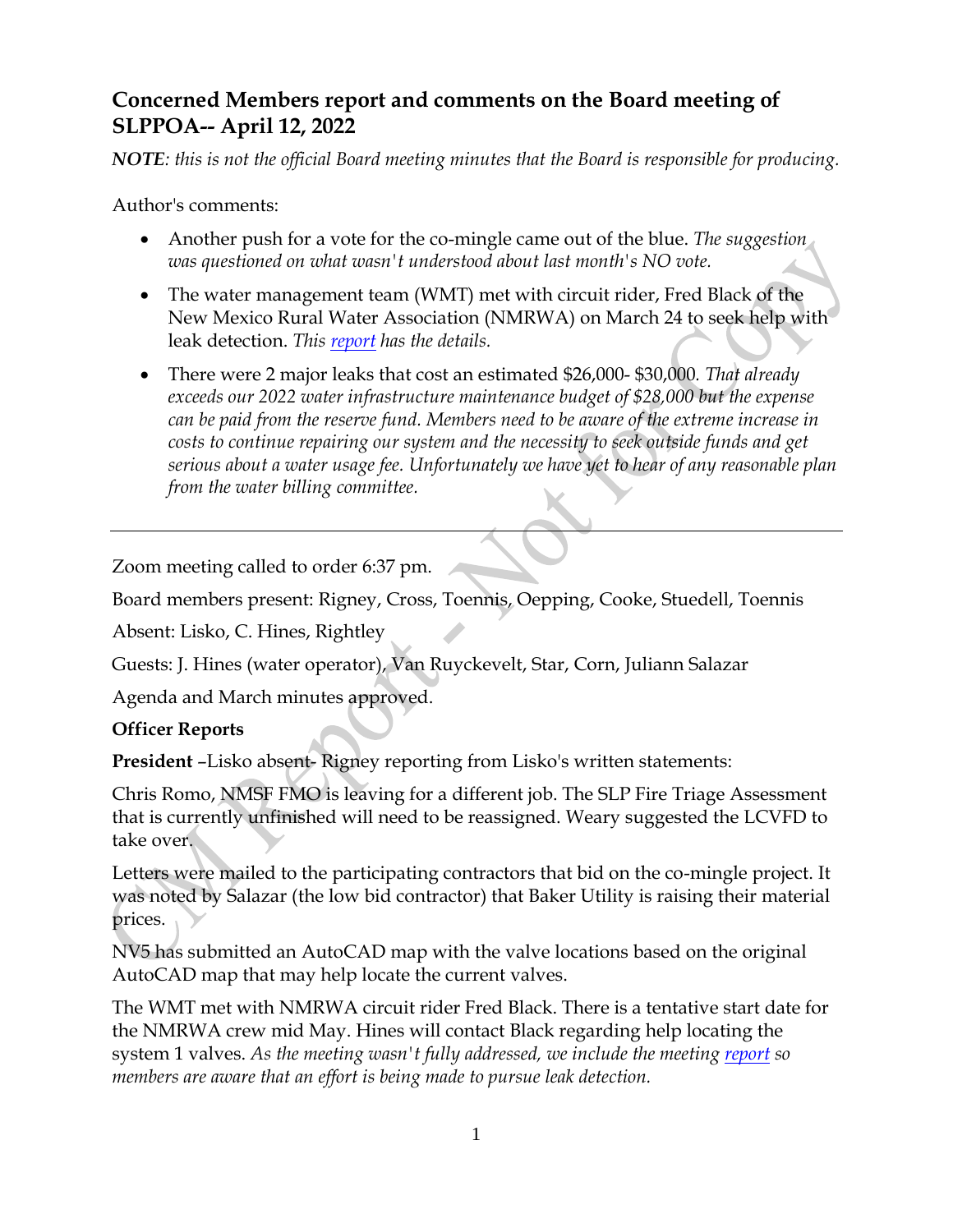The Road Maintenance Agreement (RMA) regarding the High Road access was revised and presented to the realtor and a new prospective buyer. Negotiations are still ongoing. The prospective buyer is interested in the remaining 4 lots and would like to pay one fee for all the lots and install a gate. The SLP Bylaws don't allow one fee for multiple lots but the lots can be combined. So far there is a proposal to combine lots 1 and 2 and combine lots 4 and 5. The prospective buyer also wants to install a gate, but that was again rejected by the board. The prospective buyer is wanting to store equipment on the lots and it was discussed that a gate could be installed on the lots but not on the road access.

Lisko put in a request for reimbursement of \$2.32 for postage. Due to the small amount it was tabled until next month.

# **Vice President** – Rigney

Rigney proposed 30 minute duration for individual comments on agenda issues. He mentioned there is too much conversation delaying the meeting and that community issues would be better addressed either by email or in a separate meeting. *Any controversial issues such as the recent co-mingle project should be open for member input and discussion not whisked through with hardly a mention. We know the board doesn't require member approval on most of its decisions, but the courtesy of openly communicating with the members on an expensive project goes a long way toward building trust.*

Board email etiquette was addressed as there has been some offensive interaction between board members and from residents. All need to remember that a courteous exchange is expected and that any offensive emails may not be dealt with or acknowledged.

#### **Secretary** – Cross

Cross raised concern about providing a list of service providers that could be considered a recommendation.

#### **Treasurer** – Oepping

Account balances:

Operating \$191,058.92

Reserve \$130,080.71

There are 22 delinquent accounts totaling \$25,664.12. Annual assessments were officially due at the end of January but late fees and interest do not start until April 1, but are retro back to Jan. 31.

\$666.67 was transferred to the reserve account.

There were two changes in property ownership:

#### **HOT TOPICS**

Lisko included a memo for the meeting that stated Salazar's bid for co-mingle project will stand for 30 days. The memo also mentioned that the board should reconsider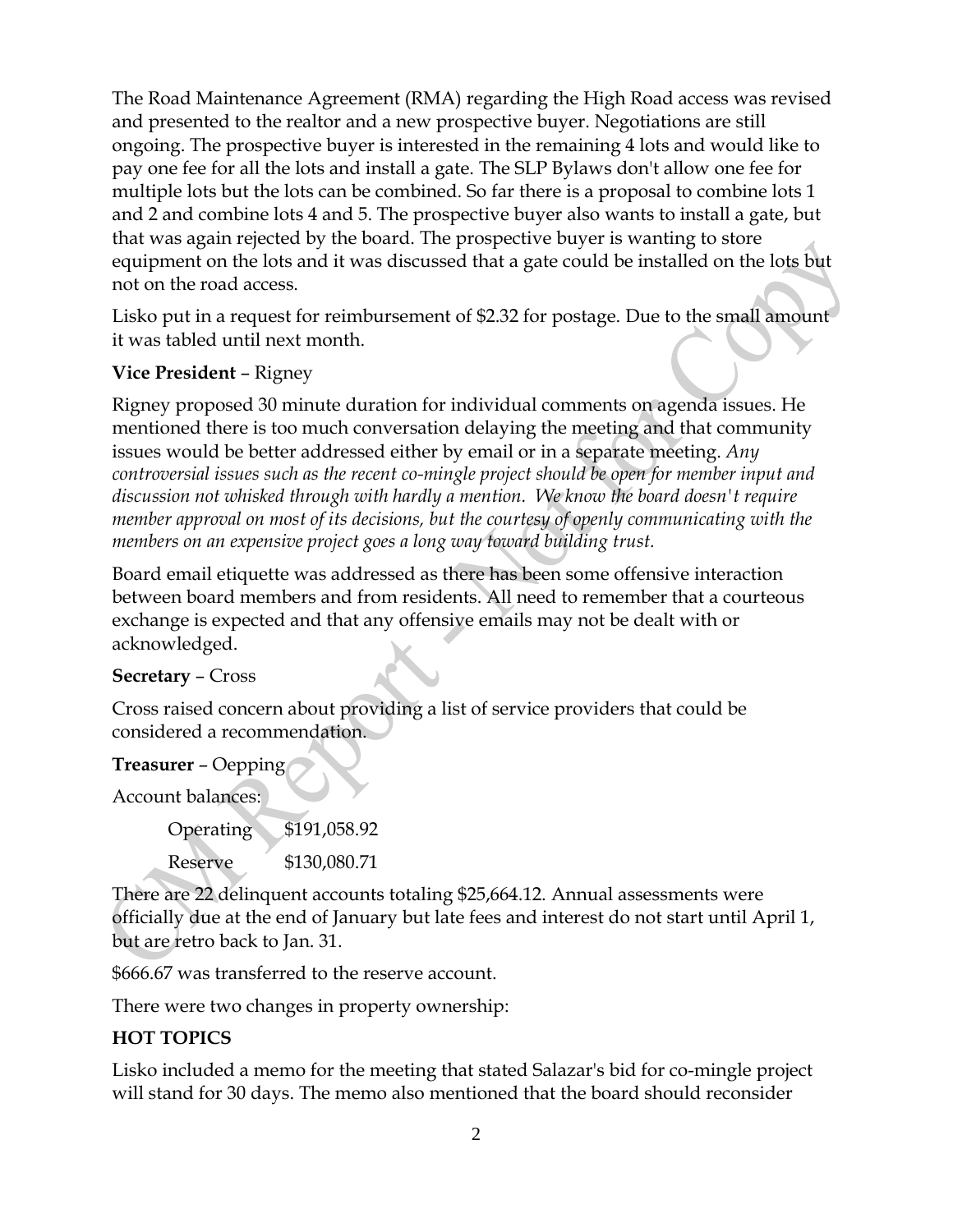another vote on the co-mingle project. *Why? The board voted NO.* Rigney hesitated to pursue this suggestion due to the lack of board members present and the cost to repair two major recent leaks that were reported to cost approximately \$26,000- 30,000. This recent cost with the \$44,000 estimate for the co-mingle project would leave our reserves approximately at a 50% reduction. *As was argued by members before the co-mingle vote, the co-mingle project did not take into consideration other repair costs that could occur, and this month did.*

Star questioned what wasn't understood about the last NO vote? She stated that we are moving on with leak detection possibly in mid May and then we would have a better understanding of the issues and that 4" as opposed to 6" main lines had not been discussed or approved by the board yet. *It was disturbing the appearance of possible "exploitation" that was being proposed behind members backs to try again to push through the co-mingle project that was hotly debated before last month's NO vote.*

### **Water** – J. Hines

The pump controller in Booster Pump Station was repaired.

There was a water outage at the end of Los Griegos that left 5 customers out of water. There were 6 emergency line locates that tagged the wrong locations and repair work subsequently cut some telephone and electric lines. The origination of the problem was never found, however it was discovered that the water main line was buried underneath the electric line.

It took about 20 days to get the main water line repaired. There was 400 ft of 4"pipe installed during the repair. Salazar was contracted for both the repair on the FR 10 leak last month and the install of new main line on upper Los Griegos.

Clarification of the SLP wells designations was discussed again with the State Engineer's Office.

Mtn. Pacific Meter Company will be here in May to calibrate the master well meters.

The system 1 tanks were recently showing a loss in water and a second meter reading survey was done. A 19 gal. / min leak was discovered on Aztec Rd on system 1 in Unit 1. At the end of the meeting Corn reported that the leak had been found between the frost free and the property service line. The water was turned off and Hines was prepared to assess the situation on Wednesday.

Hines commented that he will not use the existing co-mingle to deliver water from sys 2 to sys 1 because it would be non-chlorinated water and this is against State regulations. *In a time of emergency, because we have excellent water that at one time didn't require chlorination and probably still doesn't but the state mandates it, it would be prudent that non chlorinated water would be better than no water. A boil water alert is always an option.*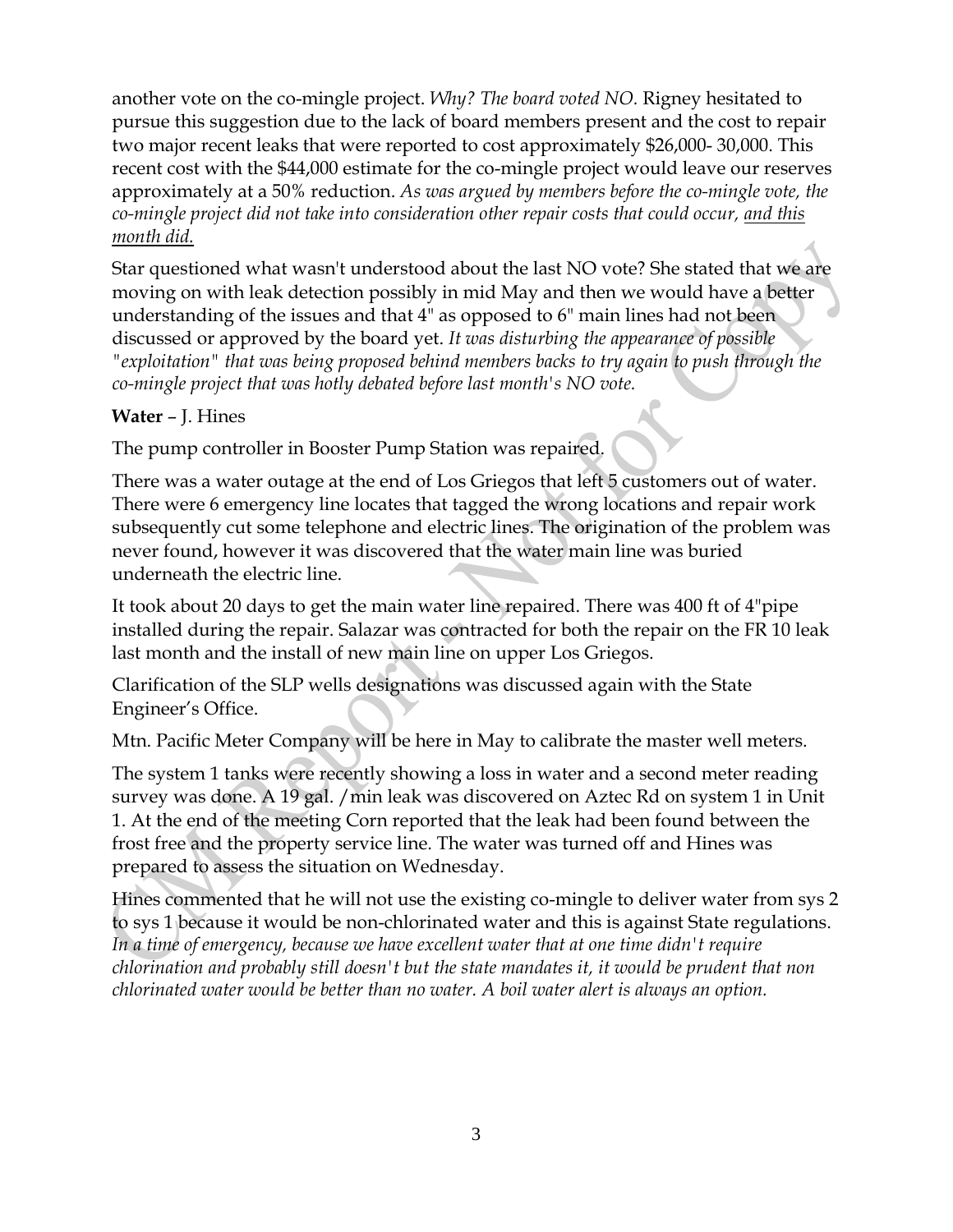# **Water usage reports:**

# System 1

Pumped 649,503 gals.; usage- 226,975 gals. The daily average household use --82.27 gals./day. The main line leak rate is 65% leaking 452,528 gals. this month.

### System 2

Pumped 221,820 gals.; usage- 141,322 gals. The daily average household use -73.52 gals./day. The main line leak rate is 27%, leaking 80,498 gals. this month.

Both systems were within acceptable coliform count.

### **Roads** – Stuedell

There were concerns with cars parking on the cul-de-sac on Mimbres Way making it difficult for snow removal. Stuedell will continue to investigate the issue and it was suggested that before next winter that a notice be put in the newsletter about road parking and blocking snow plowing.

Stuedell stated that the final invoice for snow plowing was \$8,200.

A new location to store the spreader was discussed and determined.'

The annual road maintenance and grading is planned for August. Rigney questioned whether some spot fixes could be done before, however it was determined that there was not enough in the budget to do both.

# **Legal** – Rightley- absent

The agenda suggested the closure and shut-down of illegal business and follow-up on the vacation rental property to be covered in executive session.

#### **Firewise** – Cooke

Cooke reported that the Fire Preparedness Workshop scheduled at Jemez Mtn Baptist Church, Sat; April 9th was successful.

She stated there is a tree thinning contractor (Southwest ??) that residents can hire.

Cooke will be walking the parks to determine what seedlings need to be thinned out.

# **Architectural** – Toennis

No new architectural requests, and no response on a certified letters sent to owners of a fence.

# **Parks** – C. Hines- absent

No report.

#### **Action Items**

According to a memo for the meeting from Lisko, an email was sent to Chief Lee Taylor inquiring about any contact made with Greeno, the County Emerg. Mgr. The email